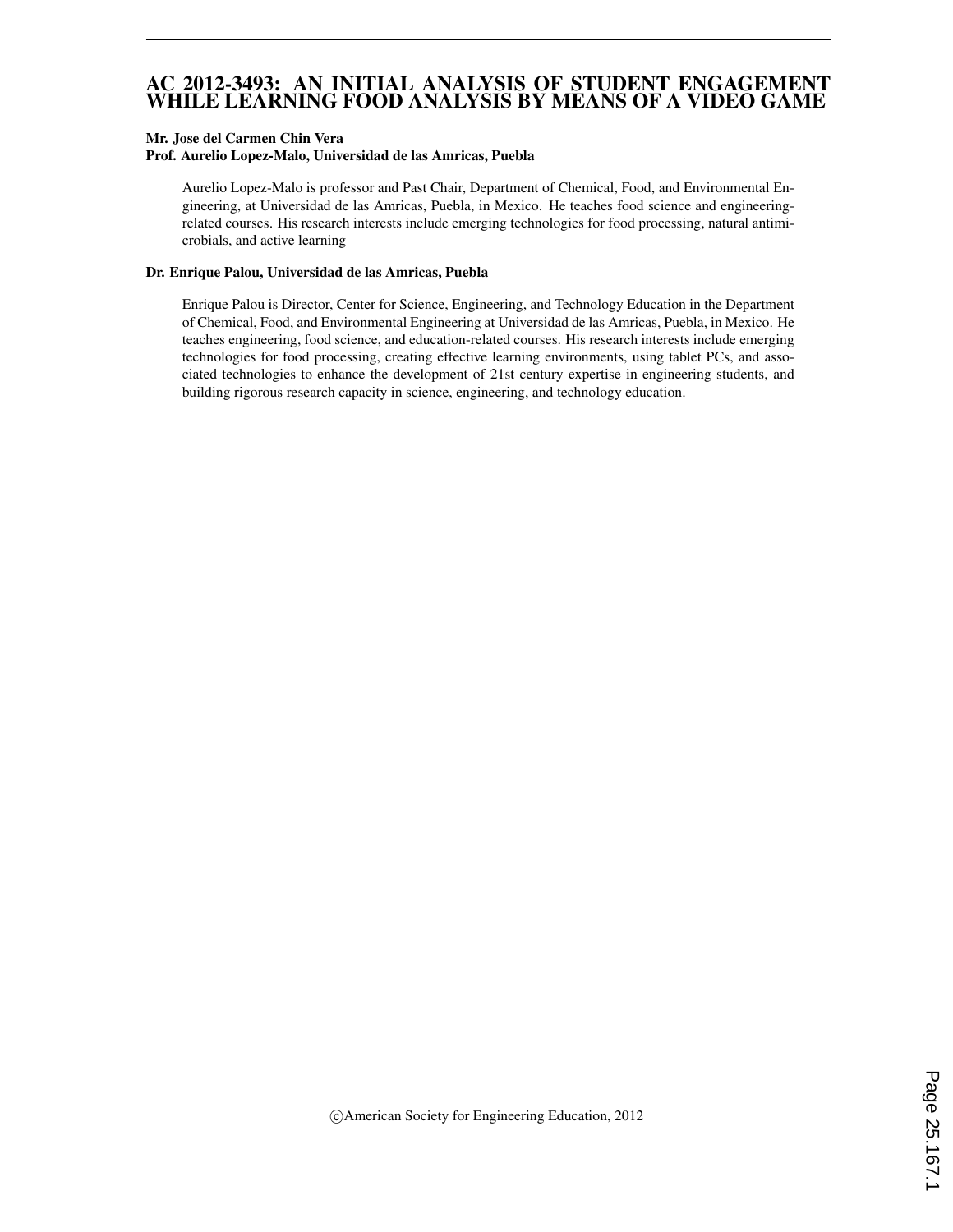# **An Initial Analysis of Food Engineering Student Engagement While Learning Food Analysis by Means of a Video Game**

### **Abstract**

The effects of playing the draft video game Food Analysis Simulator (FAS) by Food Engineering students of *Universidad de las Américas Puebla* (UDLAP) that attended the food analysis course and corresponding laboratory during Fall 2010 semester were investigated. Pre-post test students' results demonstrated a significant improvement in their knowledge after being exposed to the video game; there was a positive change in the students' scores from  $7.2 \pm 0.5$  to  $9.0 \pm 0.5$ . Our findings suggest that virtual laboratory FAS can be effective in achieving course learning goals, such as students being able to understand the principles behind analytical techniques, being able to use (in our case, using a simulation) the laboratory techniques common to basic and applied food chemistry and analysis, as well as being able to select the appropriate analytical technique when presented with a practical problem.

### **Introduction**

Among the skills required for various science and engineering specialties related with food handling, transformation, preservation, processing, and storing are those associated with understanding and applying analytical techniques for determining food composition. These skills involve not only theoretical knowledge of the implicated techniques but also the ability to perform them in the laboratory as well as properly analyzing, interpreting, and evaluating the obtained results. In many cases, within the curriculum, laboratory sessions are included in order to cover these aspects. However, the hours spent in a semester by students in a food analysis laboratory are usually not sufficient to ensure that the intended skills are attained.

On the other hand, the use of digital games has grown markedly between youngsters, along with unlimited access to computers and many other computing-capable devices. Today computers and computing-capable devices are normal tools, and this has resulted in the production of accessible digital environments, whether at home, school, work and other different places. As a result, there is a generation who has grown up knowing the world with computers, and who cannot imagine working, playing, searching information, consulting, etc., without access to the tools provided by digital media<sup>1</sup>. Current generations of students have extensive experience with computer and video games, which makes them different in their learning style preferences of previous generations $1-3$ .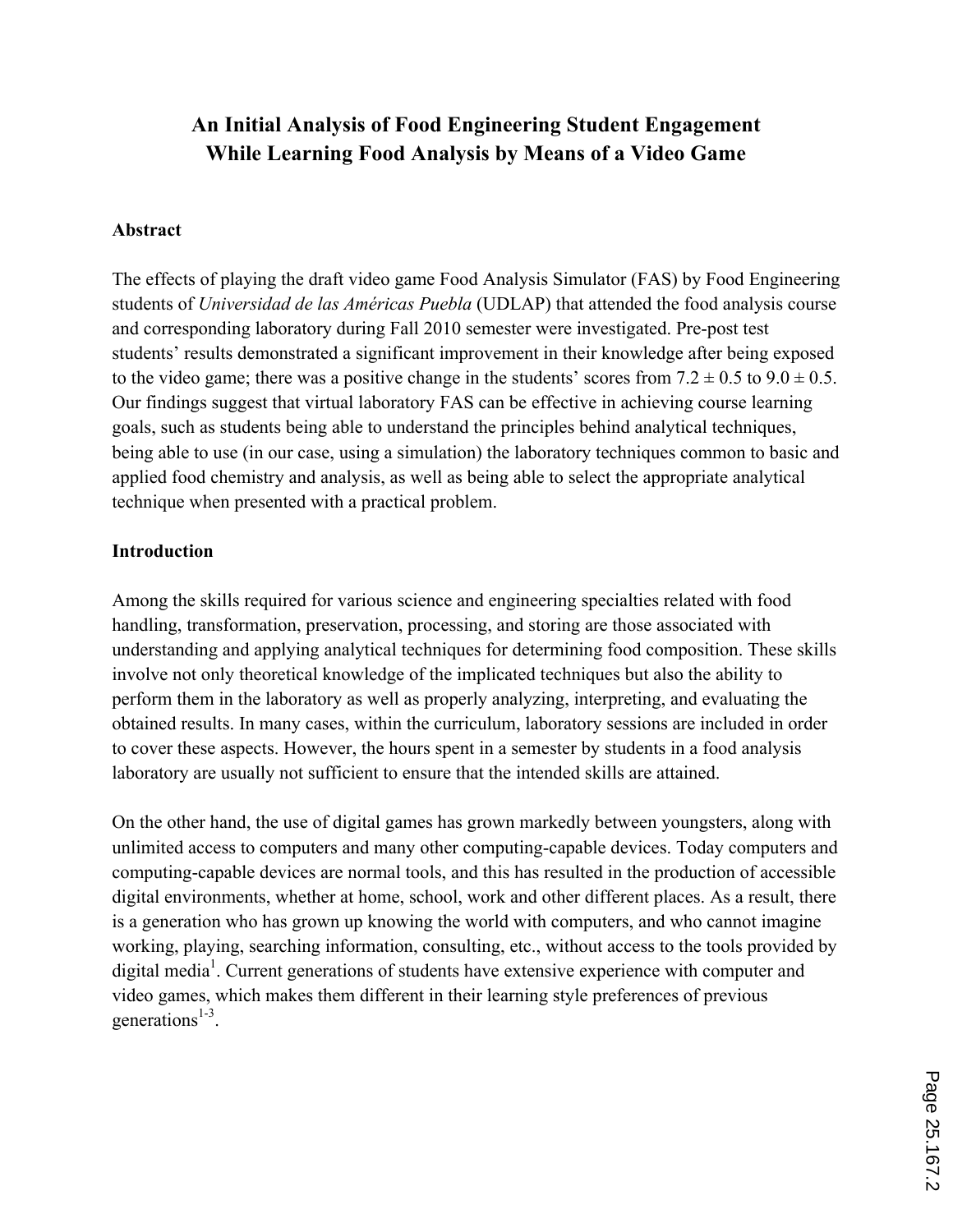### **Framework**

UDLAP is a Mexican private institution of higher learning committed to first-class teaching, public service, research and learning in a wide range of academic disciplines including business administration, the physical and social sciences, engineering, humanities, and the arts. Since 1959, the Commission on Colleges of the Southern Association of Colleges and Schools (SACS) has accredited UDLAP in the United States. UDLAP's School of Engineering offers since 1970 a bachelor (*licenciatura*) program in food engineering, with the following goal: "To educate well informed, critical, creative and innovative professionals that are highly skilled in food science, engineering, and technology, but above all, aware of their great social responsibility to ensure a fair distribution of the benefits of globalization". Our Food Engineering program is approved internationally by the Institute of Food Technologists (IFT) and accredited by the *Consejo de Acreditación de la Enseñanza de la Ingeniería* (CACEI), which is the peer-accrediting agency of ABET in Mexico.

## **Course descriptions**

The studied courses, Food Analysis and Laboratory of Food Analysis are a junior level 3 credit required course and its corresponding 1 credit required lab for the Food Engineering program at UDLAP. Approximately 10-12 students are enrolled in per semester. Food analysis (theory and lab) courses major goal is to help students think about the way a food analyst does. Thus, students are involved in understanding key subjects while achieving the following outcomes: be able to use the laboratory techniques common to basic and applied food chemistry and analysis, be able to select the appropriate analytical technique when presented with a practical problem, and understand the principles behind analytical techniques.

The fundamental concepts of the courses are, therefore, the chemical composition of food and its relation with available techniques for determination of different food components, the principles behind these techniques, and the application and interpretation of food analysis techniques and obtained results to determine food composition.

The IFT competencies related with food analysis can be summarized as (a graduate should):

- be able to use the laboratory techniques common to basic and applied food chemistry
- understand the principles behind analytical techniques associated with food
- be able to select the appropriate analytical technique when presented with a practical problem
- demonstrate practical proficiency on food analysis laboratory
- be able to apply and incorporate the principles of Food Science and Technology in practical, real-world situations and problems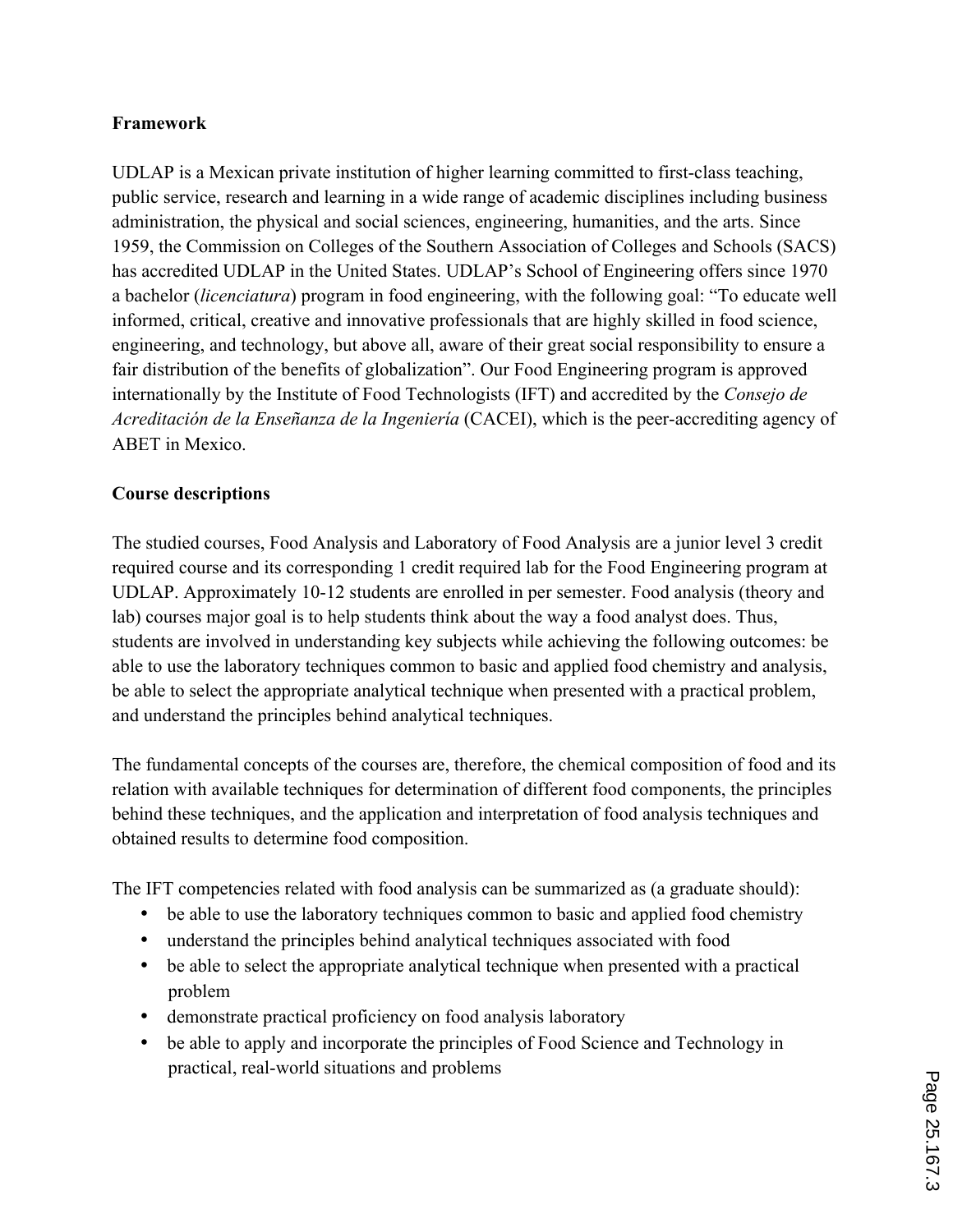Consequently the learning outcomes of the food analysis course and lab are as follows: By completion of the Food Analysis course the student should

- understand the relevance of food analysis in the food industry, health and safety regulatory organizations and research
- remember and apply some mathematics and statistics to data obtained from food analysis and evaluate the accuracy of results
- understand the characteristics of sampling for food analysis as well as the handling, preparation and storage of food samples
- understand, explain and analyze the physical, chemical or biological principles of the analytical methods applied for food composition, identify and evaluate the limitations as well as the advantages of the different qualitative and quantitative techniques for determining moisture, ash, fat (lipids), protein, total sugars, crude fiber, dietary fiber, and some vitamins and minerals
- write, understand and explain by oral skills the novel techniques of analysis for specific food analysis applications of spectroscopy, chromatography (HPLC, GC) and biological assays among others
- understand, interpret, apply and assess the content of scientific publications related to the themes of this course

By completion of the Laboratory of Food Analysis course the student should

- execute different procedures in order to determine a determined component in foods
- compare the experimental result with the correspondent data from manufacturer or literature and explain differences if it would be necessary
- distinguish differences between the studied methods
- critique the different techniques applied during the lab session
- argue what method is the most adequate depending of the food type
- use and recognize the advantage of instrumental equipment for food analysis
- select a food, propose and apply the appropriate analyses to estimate its composition
- understand professional and ethical responsibilities

Because of the importance for students to recall and apply analytical techniques in the food analysis lab, a draft video game was developed in order for students to try (play) before going to the lab and test their hypothesis. The Food Analysis Simulator (FAS) was developed using a constructivist perspective, in which students are "learning while having fun"<sup>4</sup>. Constructivism theoretical perspective is the belief that knowledge is constructed not transmitted, and that learners play an active role in the learning process. Students can learn in a relaxed and fun environment without having the feeling of begin evaluated, and they can make mistakes and learn from them, using the feedback of the FAS immediately. The elements of constructivism included in this project are assessment of previous knowledge, flexible learning, creative thinking, and integration of knowledge and contextual learning<sup>5, 6</sup>. Today students could learn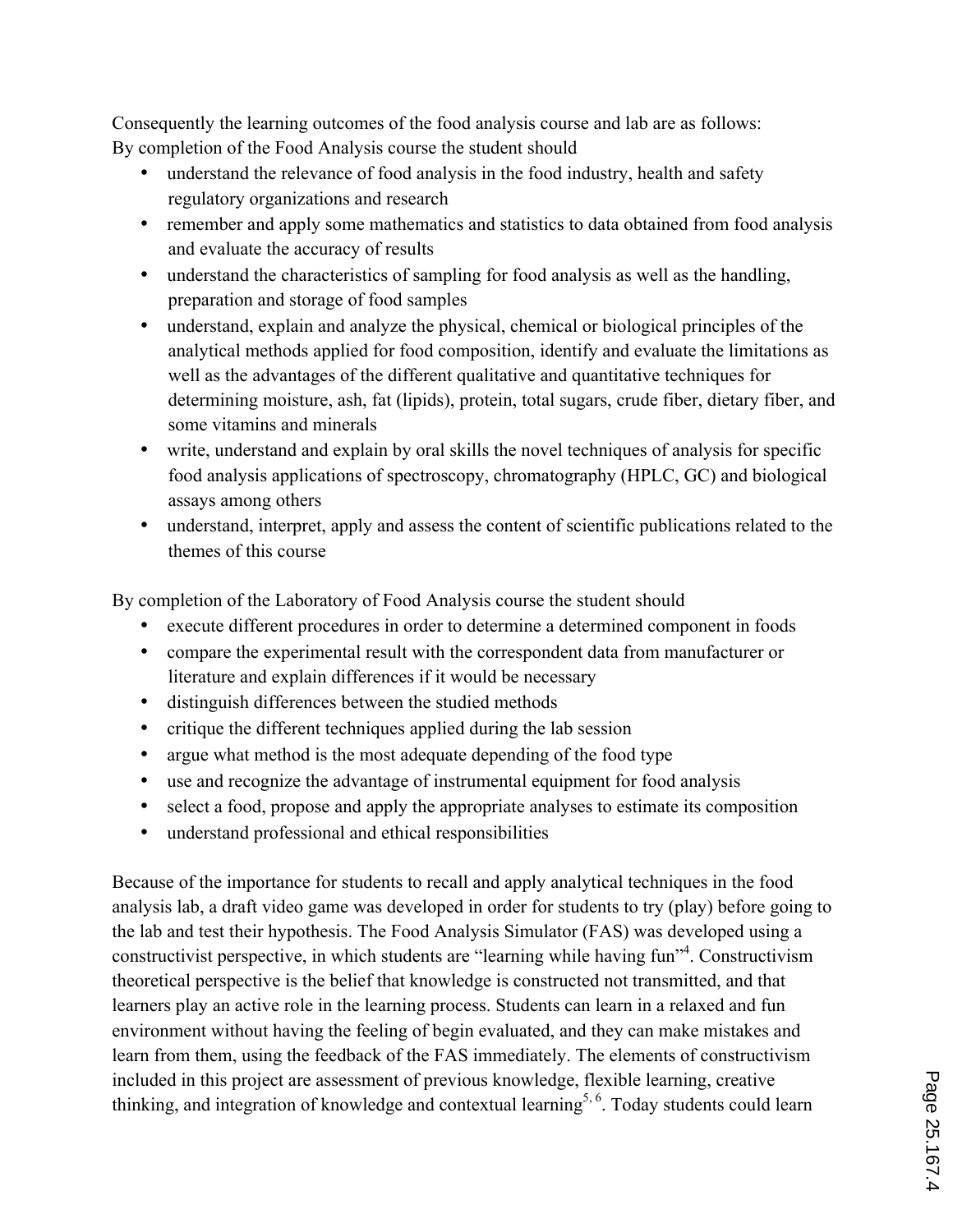more effectively if they had access to materials that take advantage of their abilities to interact with digital video game environments. A video game can be effectively adapted to include educationally oriented challenges<sup>4, 7, 8</sup>.

Our progress so far has been to identify several common methods and techniques used in food analysis, like gravimetry, potentiometry, and titration in which the video game has being developed and identify common student preconceptions, misconceptions, and several theoretical concepts that are usually not fully understood in the theoretical class prior to put them into practice in the lab. The development of FAS intends to impact students learning cognitively, metacognitively, and affectively, in order to improve their academic performance while maintaining the cognitive load of the game according to course learning objectives<sup>9, 10, 11</sup>. Schrader & McCreery<sup>12</sup> propose that students develop skills and expertise through the use of video games.

## **Research design**

## Population

Engineering students of UDLAP that attended the food analysis course and laboratory during fall 2010 as well as students who had already taken the course and the laboratory were our studied group. We designed six problems related to three of the most common techniques in food analysis: determination of protein content, ascorbic acid, and sodium content; which are related to gravimetric and volumetric methodologies, as well as the standard curve concept. These methodologies and related problems were selected from our previous experience demonstrating that the concepts behind, manipulation of the information, and interpretations of results have been difficult to understand and/or interpret by our students.

## Assessment of previous knowledge and change in knowledge

Before begin allowed to use the FAS, students were asked to answer a pre-test in order to assess their previous knowledge. This pre-test consisted of 6 open-ended questions that were related to determination of protein content, ascorbic acid, and sodium content; which are related to gravimetric and volumetric methodologies, and the standard curve concept. Examples of the questions posted are:

- 1. You took 1 g of a solution containing  $10\%$  w/w of food X. Sample was diluted with water to the mark in a 100 ml volumetric flask. Then you took 10 ml for analysis and obtained a result of 0.500 mg of protein. Express the protein concentration as % in the sample.
- 2. Calculate the protein concentration (in %) from the following data: it is a colorimetric method with the following standard curve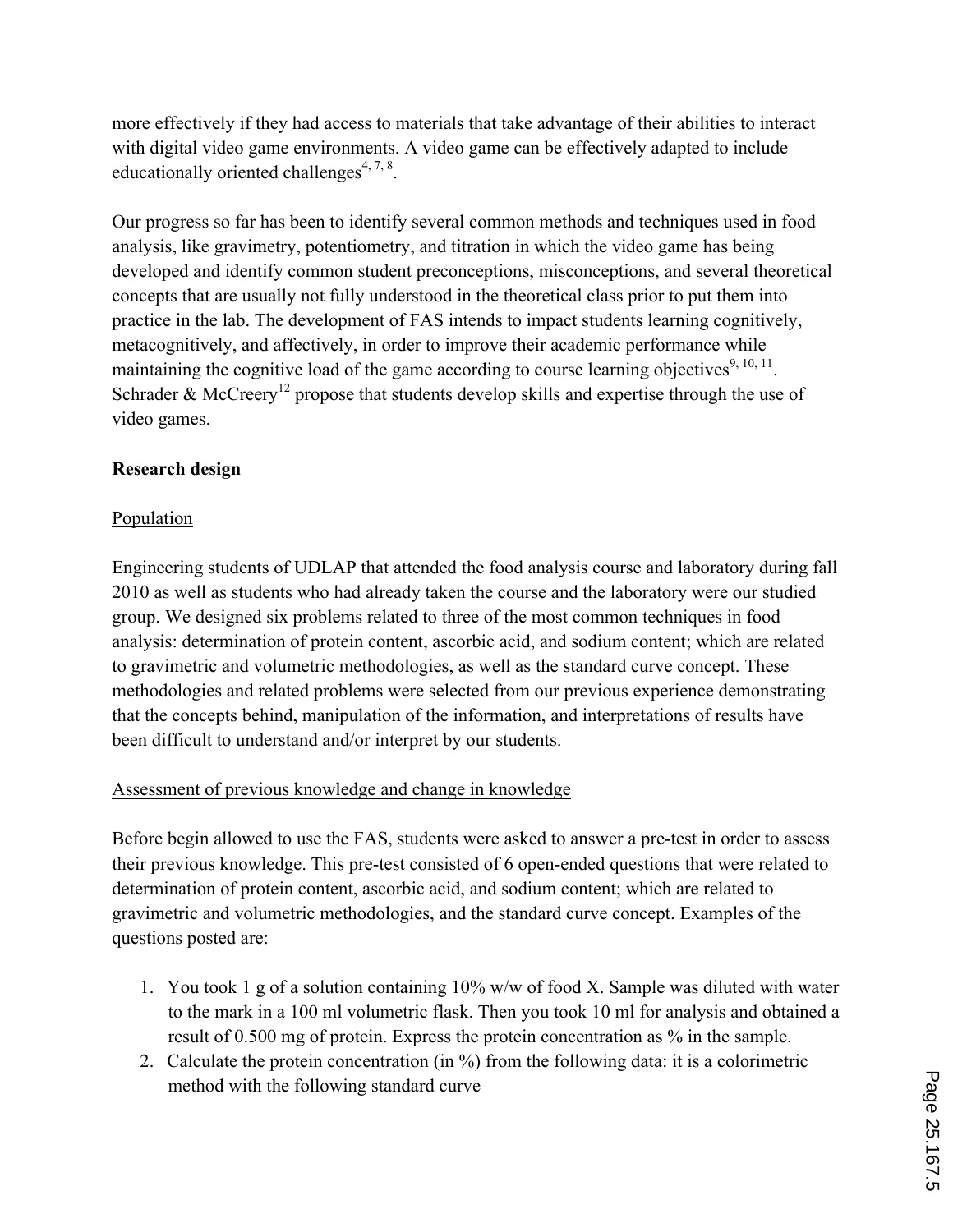## Abs =  $0.3466$  (mg protein) +  $0.0450$

0.35 g of sample is dissolved and diluted to 250 ml, 10 ml were taken from this solution and then make it react to determine the absorbance, and the result was a 0.400 Abs.

After 2 weeks using the video game, the post-test included not only the same questions from the pre-test, but also new questions based on the expected knowledge and skills that the student should acquire after being exposed to the FAS. An example of questions included is the following:

1. You are responsible for food analysis lab within the company "*Pepin Juice the neverending delight*" leader in the domestic market. One of the key to the success of the brand is maintaining a nutritionally attractive concentration of vitamin C. John Doe is the new manager of the company' laboratory analysis and he is required to determine the ascorbic acid content in the juice "Extra-Punch-2000" by a colorimetric method (measuring the absorbance) at 740 nm. After a while, the manager a little green because he cannot estimate the concentration, brings you the following data, aliquots of 5 ml of juice were taken, and to each sample 20 ml of Folin-Ciocalteu were added and diluted to 50 ml. The samples were allowed to stand for 30 min to fully develop the color and read the absorbance of each of the replicas in a spectrophotometer. What information is missing to John Doe to calculate the mg of ascorbic acid in the sample?

## Technology

Actually the use of avatars in virtual worlds is a resource that allows the researcher to analyze the activities of the students to know what students are thinking and what they understand<sup>13</sup>. So evaluation can also be incorporated as and in-game activity<sup>14</sup>. To make use of this information the FAS was integrated to a database that keeps track of the student's activities, currently stores the ID of the player, date, start and end time of each session, materials and equipment used in this video game. A virtual laboratory was created building 3D objects using Maya® software and game engine Unity 3D® with in which the students were able to explore and to apply their prior knowledge and they can learn in a relaxed and fun environment without having the feeling of begin evaluated.

## Data analysis

Conventional statistical analysis was made using SPSS for Windows, for comparison between the pre- and post-tests. Results are considered significant if  $p < 0.05$ .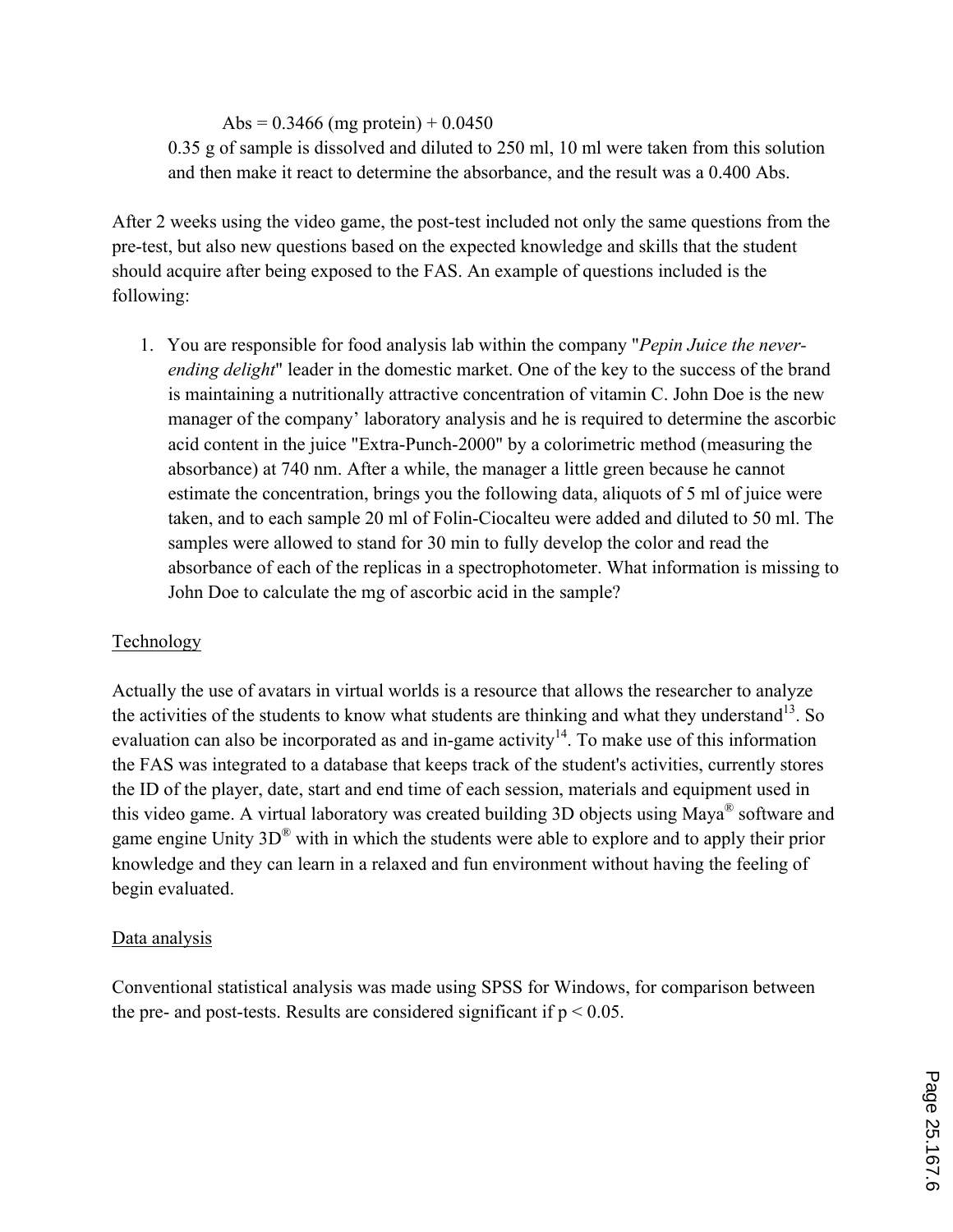## **Results and discussion**

The FAS mimics UDLAP's Food Analysis Lab. Images of video game screens are shown in Figures 1 and 2.



Figure 1. Screenshot of Food Analysis Simulator (FAS) video game.



Figure 2. Screenshot of Food Analysis Simulator (FAS) video game.

Survey results indicate that students need more hours of practice to solve problems that are common in this type of food analysis and laboratory courses (Figure 3). In addition, 90% of students expressed interest in playing (and thus practicing) the draft video game. The first alpha version of the video game includes situations involved in protein content determination in foods, and takes into account many important aspects from the preparation of solutions to the calculations involved as well as interpretation of results.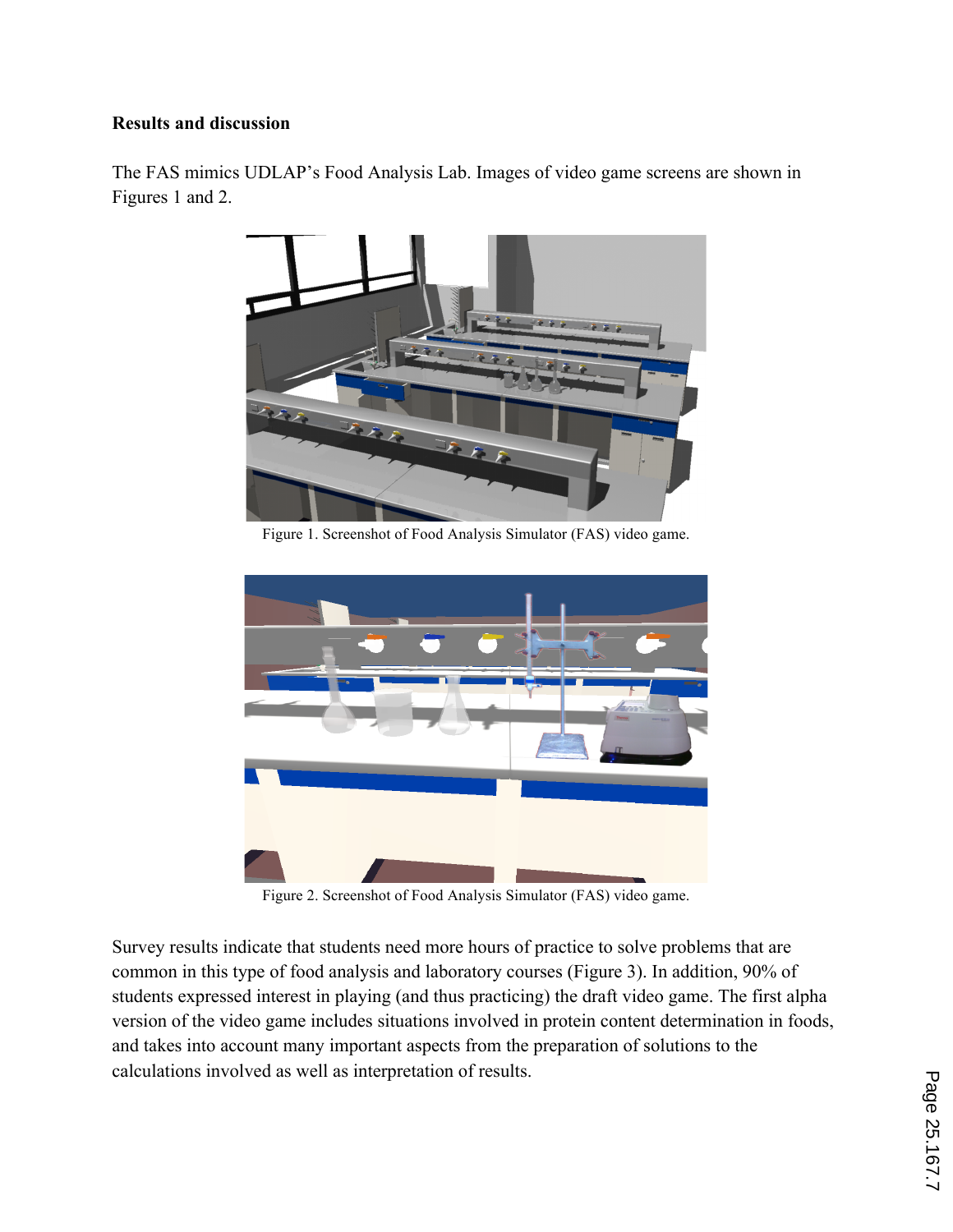

Figure 3. Survey results as percentage of student answers

Students were allowed to interact with the video game for two weeks (participating on average two hours per week). Then we applied the post-test (second set of food analysis problems) and results exhibited that conceptual understanding was better in student-players than in no-player's students; further, student ability to solve practical food analysis problems after playing was significantly ( $p < 0.05$ ) improved. Students demonstrated a significant ( $p < 0.05$ ) improvement in their knowledge as assessed by pre- and post-tests (Figure 4).



Figure 4. Students' mean scores (on a scale of 10) on the pre- (before) and post-tests (after).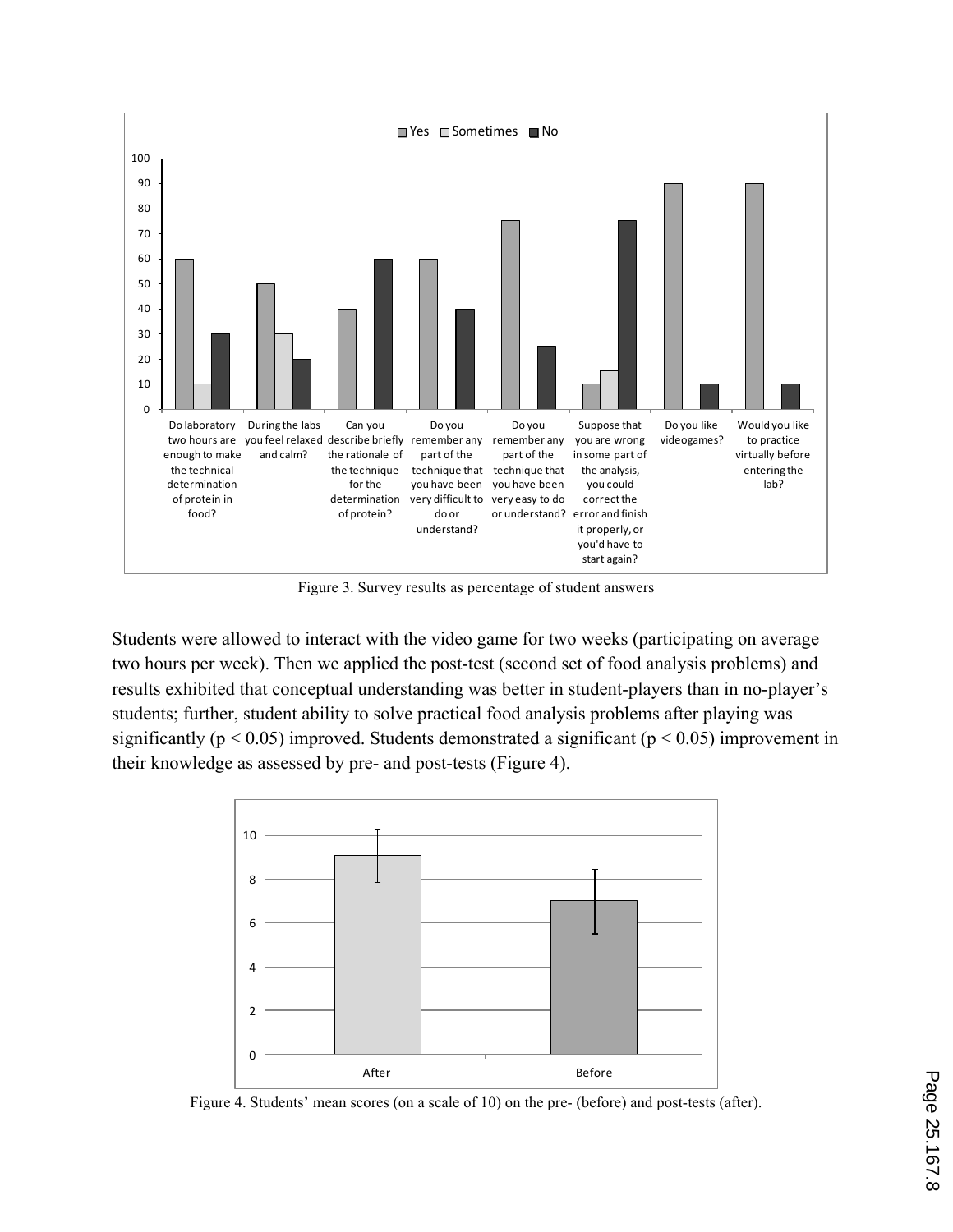Students effectively enhanced their knowledge about the principles of food analysis by means of playing the FAS. Simulation games and virtual worlds have been widely used as pedagogical aids to increase students' engagement over the past decade; the use of simulation games has being growing for teaching several courses $4-6$ ,  $15$ ,  $16$ .

The main goal of the FAS is that students can "perform" several analytical techniques applied to foods and have the "feeling" of being in a real laboratory, making their learning more attractive and less tedious for them. The perspective of the FAS is "first person" like many modern First Person Shooter games as Call of Duty 3. The interaction with the student is performed by pointing an object and make click on it, it's connected to a MySQL database in order to log each student activity, which can be used to assess the materials chosen by the students for laboratory work. The hardest part in the development of the FAS was to create the 3D models in order to build the virtual laboratory, including furniture, glassware, equipment, reactives, as well as programming to enable the player to interact with these elements.

The FAS can be adapted to various roles and scenarios, which will allow teachers to create different types of problems such as changing concentrations of solutions, different types of food samples (meat, bread, juice, etc.), change the volume of laboratory glassware, among others. The FAS could also be applied in industry to create specific problems and use them as one of the tests for candidates for a position within the company. The ability to add multiplayer mode (which we are testing nowadays) will allow the FAS to be more real. Since we utilized a Unity game engine, it is also feasible to port the FAS to smartphones, tablets and other mobile devices.

## **Final remarks**

By using current technology to develop 3D games, it is possible to create virtual environments very similar to reality, allowing the student to perform a "virtual analysis" of food, as often as necessary, since in case of not obtaining the expected results, the simulator will provide the student with feedback immediately, so that he/she will practice his/her skills prior to perform analysis in the real laboratory and optimize his/her lab work time. On the other hand, by using FAS, educational institutions will optimize the actual costs of materials, reagents, measuring instruments, and laboratory equipment, since errors made at the real laboratory exercises, will be fewer and if they occur, students will be prepared to make necessary corrective actions due to their previous practice at the virtual lab. The FAS is still under development, but has exhibit that it is a fine learning tool that motivates students with regards to laboratory experimentation while improving their test results. However manual and other psychomotor skills can only be developed by working in a real laboratory.